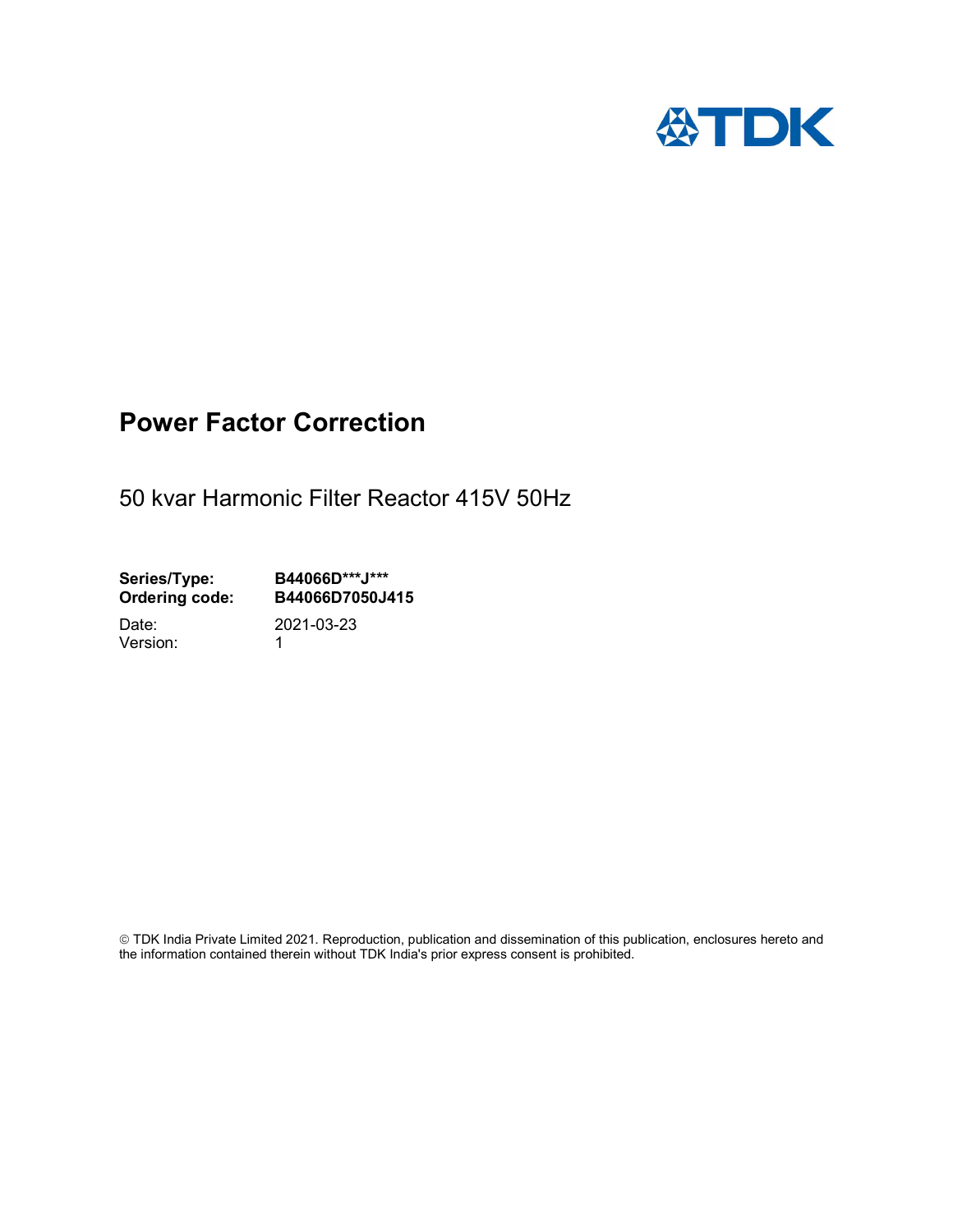# TDK

### Power Factor Correction and Content of the Content of the B44066D7050J415

#### 50 kvar Harmonic Filter Reactor 415V 50Hz B44066D\*\*\*J\*\*\*

#### **Characteristics**

- $\blacksquare$  Highest linearity
- Temperature control via micro switch in inner coil
- $\blacksquare$  Highest life time by high quality materials
- **Low losses**
- $\blacksquare$  High overloading capability
- Safety device, temperature micro switch
- Copper winding
- **Low noise**



| <b>Technical data</b>                           |                |                              |
|-------------------------------------------------|----------------|------------------------------|
| De-tuning factor p                              | $\overline{7}$ | $\%$                         |
| Effective filter output $Q_C$                   | 50             | kvar                         |
| Rated voltage $V_R$ <sup>1)</sup>               | 415            | V                            |
| Rated frequency f                               | 50             | Hz                           |
| Ambient temperature / Insulation class          | 40 / H         | $^{\circ}C$                  |
| Capacitance C delta (tot.)                      | 859.42         | μF                           |
| Inductivity L                                   | $3 \cdot 0.82$ | mH                           |
| Fundamental current 11 <sup>3)</sup>            | 73.74          | A                            |
| Linear up to $4$ )                              | 120.34         | A                            |
| Effective current $IRMS$ <sup>2)</sup>          | 78.95          | A                            |
| Rated harmonic voltages (3rd/5th/7th/11th/13th) | 0.5/6/5/3.5/3  | $\%$                         |
| Temperature protection (NC)                     | yes            | $\qquad \qquad \blacksquare$ |
| Total losses $P_D$                              | 195            | W                            |
| Total weight                                    | 26             | kg                           |

<sup>1)</sup> Voltage rise up to 106% of rated voltage is considered in current  $I_{\text{eff}}$ .

<sup>2)</sup>  $I_{eff} = \sqrt{(I_1^2 + I_3^2 + ... I_x^2)}$ 

<sup>3)</sup>  $11 = 1.06$   $\cdot$   $I_R$  ( $I_R$  = Capacitor current 50Hz)

<sup>4)</sup> Linear current =  $1.73$   $\cdot$  I<sub>R</sub> (I<sub>R</sub> = Capacitor current 50Hz)

#### **Connection**

| Line                | l 1U1-1V1-1W1       |
|---------------------|---------------------|
| Capacitors          | l 1U2-1V2-1W2       |
| Temperature control | <u> 4 ຕ</u><br>ے- ا |

#### Reference standard IEC60076-6

CAP FILM ES PFC PM 2021-03-23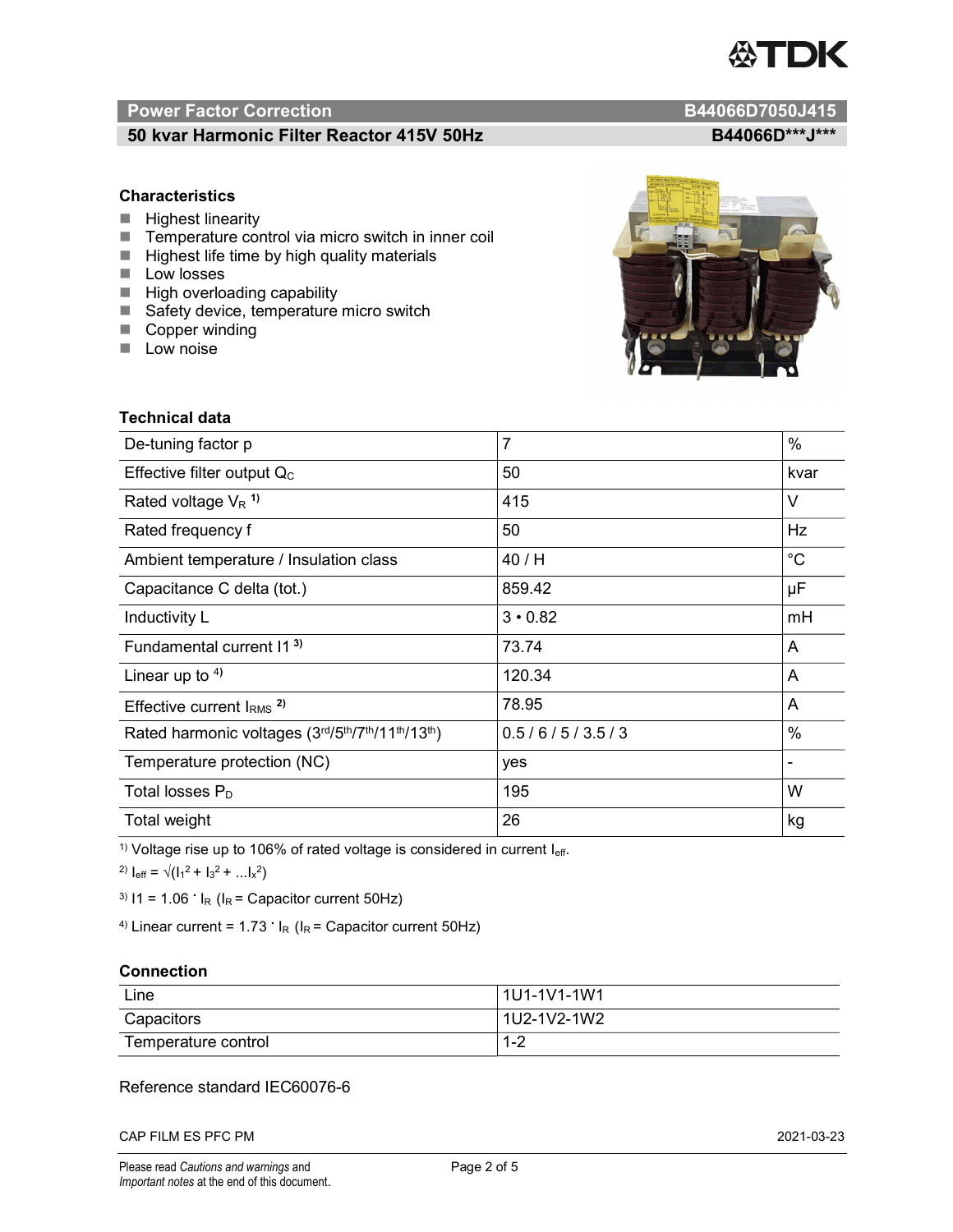

#### Power Factor Correction and B44066D7050J415

#### 50 kvar Harmonic Filter Reactor 415V 50Hz B44066D\*\*\*J\*\*\*

#### Dimensional drawings



#### **Dimensions**

| L/mm  | 260       | b/mm  | 185   |
|-------|-----------|-------|-------|
| H/mm  | 240       | e/mm  | 118±5 |
| W/mm  | 215±5     | d1/mm | 10.8  |
| 11/mm | 220       | d2/mm | 15.5  |
| 12/mm | 220       | A     | 175   |
| n1/mm | 150       | B     | 165   |
| n2/mm | $168 + 3$ | Ø     | 8.5   |

#### Cautions and warnings

- Do not install the reactor in case of any visible damages.
- $\blacksquare$  Installation must be done by skilled personnel only.
- Do not use or store harmonic filter reactors in corrosive atmosphere, especially where chloride gas, sulphide gas, acid, alkali, salt or similar substances are present.
- Do not touch the device during operation: all electrically active parts of this equipment such as windings, electronic components, leads, fuses and terminals carry a dangerous voltage which can lead to burns or electric shock.
- Covers which protect these electrically active parts from being touched must not be opened or removed during operation.
- Before any assembly or maintenance work is started, all installations and equipment must be disconnected from the power source.
- Noncompliance with these instructions may lead to death, serious injury or major damage to equipment.

FAILURE TO FOLLOW CAUTIONS MAY RESULT, WORST CASE, IN PREMATURE FAILURES OR PHYSICAL INJURY.

CAP FILM ES PFC PM 2021-03-23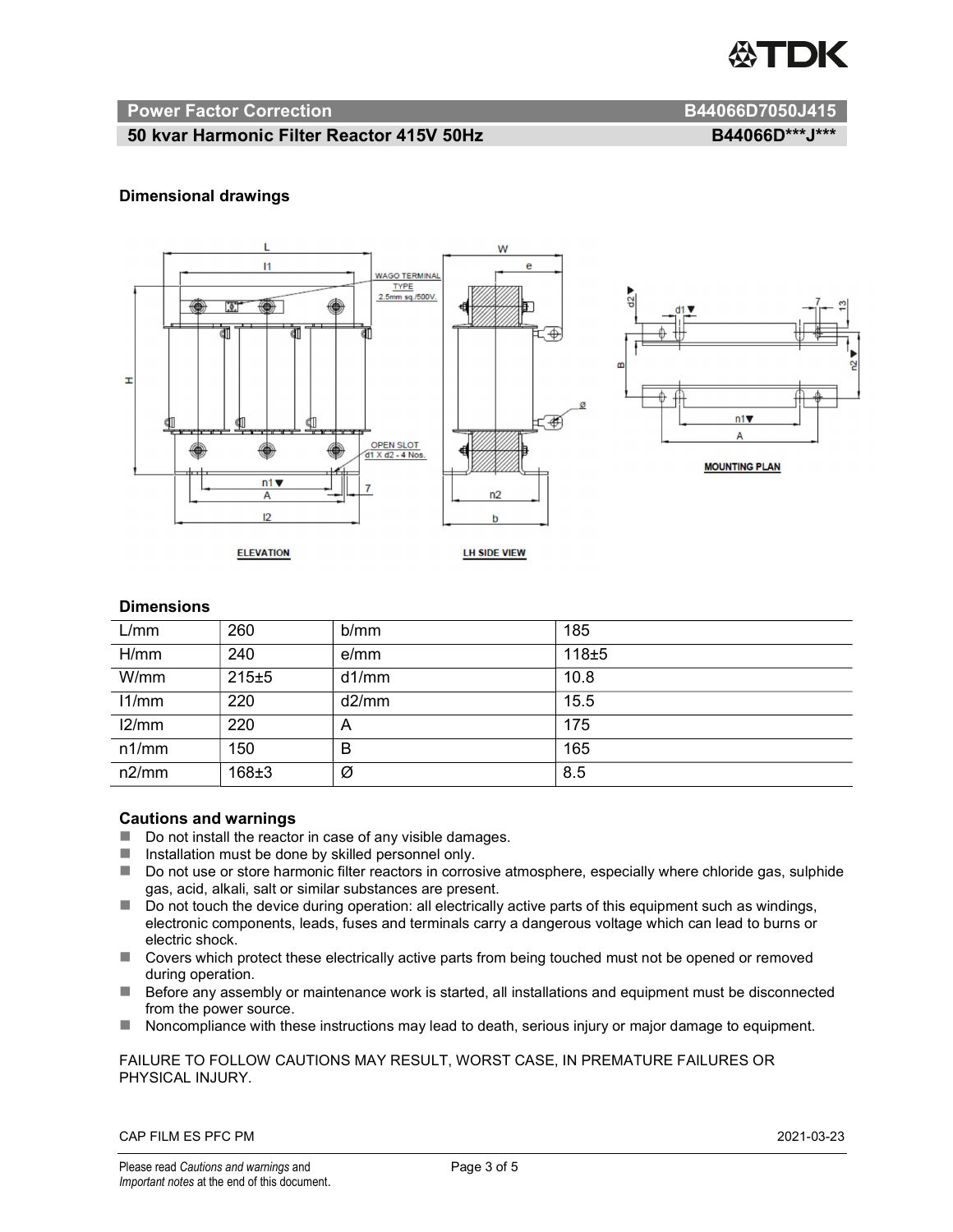

#### Power Factor Correction B44066D7050J415

#### 50 kvar Harmonic Filter Reactor 415V 50Hz B44066D\*\*\*J\*\*\*

The following applies to all products named in this publication:

- 1. Some parts of this publication contain statements about the suitability of our products for certain areas of application. These statements are based on our knowledge of typical requirements that are often placed on our products in the areas of application concerned. We nevertheless expressly point out that such statements cannot be regarded as binding statements about the suitability of our products for a particular customer application. As a rule we are either unfamiliar with individual customer applications or less familiar with them than the customers themselves. For these reasons, it is always ultimately incumbent on the customer to check and decide whether a product with the properties described in the product specification is suitable for use in a particular customer application.
- 2. We also point out that in individual cases, a malfunction of electronic components or failure before the end of their usual service life cannot be completely ruled out in the current state of the art, even if they are operated as specified. In customer applications requiring a very high level of operational safety and especially in customer applications in which the malfunction or failure of an electronic component could endanger human life or health (e.g. in accident prevention or life-saving systems), it must therefore be ensured by means of suitable design of the customer application or other action taken by the customer (e.g. installation of protective circuitry or redundancy) that no injury or damage is sustained by third parties in the event of malfunction or failure of an electronic component.
- 3. The warnings, cautions and product-specific notes must be observed.
- 4. In order to satisfy certain technical requirements, some of the products described in this publication may contain substances subject to restrictions in certain jurisdictions (e.g. because they are classed as hazardous). Useful information on this will be found in our Material Data Sheets on the Internet (www.tdk-electronics.tdk.com/material). Should you have any more detailed questions, please contact our sales offices.
- 5. We constantly strive to improve our products. Consequently, the products described in this publication may change from time to time. The same is true of the corresponding product specifications. Please check therefore to what extent product descriptions and specifications contained in this publication are still applicable before or when you place an order.

We also reserve the right to discontinue production and delivery of products. Consequently, we cannot guarantee that all products named in this publication will always be available. The aforementioned does not apply in the case of individual agreements deviating from the foregoing for customer-specific products.

- 6. Unless otherwise agreed in individual contracts, all orders are subject to our General Terms and Conditions of Supply.
- 7. Our manufacturing sites serving the automotive business apply the IATF 16949 standard. The IATF certifications confirm our compliance with requirements regarding the quality management system in the automotive industry. Referring to customer requirements and customer specific requirements ("CSR") TDK always has and will continue to have the policy of respecting individual agreements. Even if IATF 16949 may appear to support the acceptance of unilateral requirements, we hereby like to emphasize that only requirements mutually agreed upon can and will be implemented in our Quality Management System. For clarification purposes we like to point out that obligations from IATF 16949 shall only become legally binding if individually agreed upon.